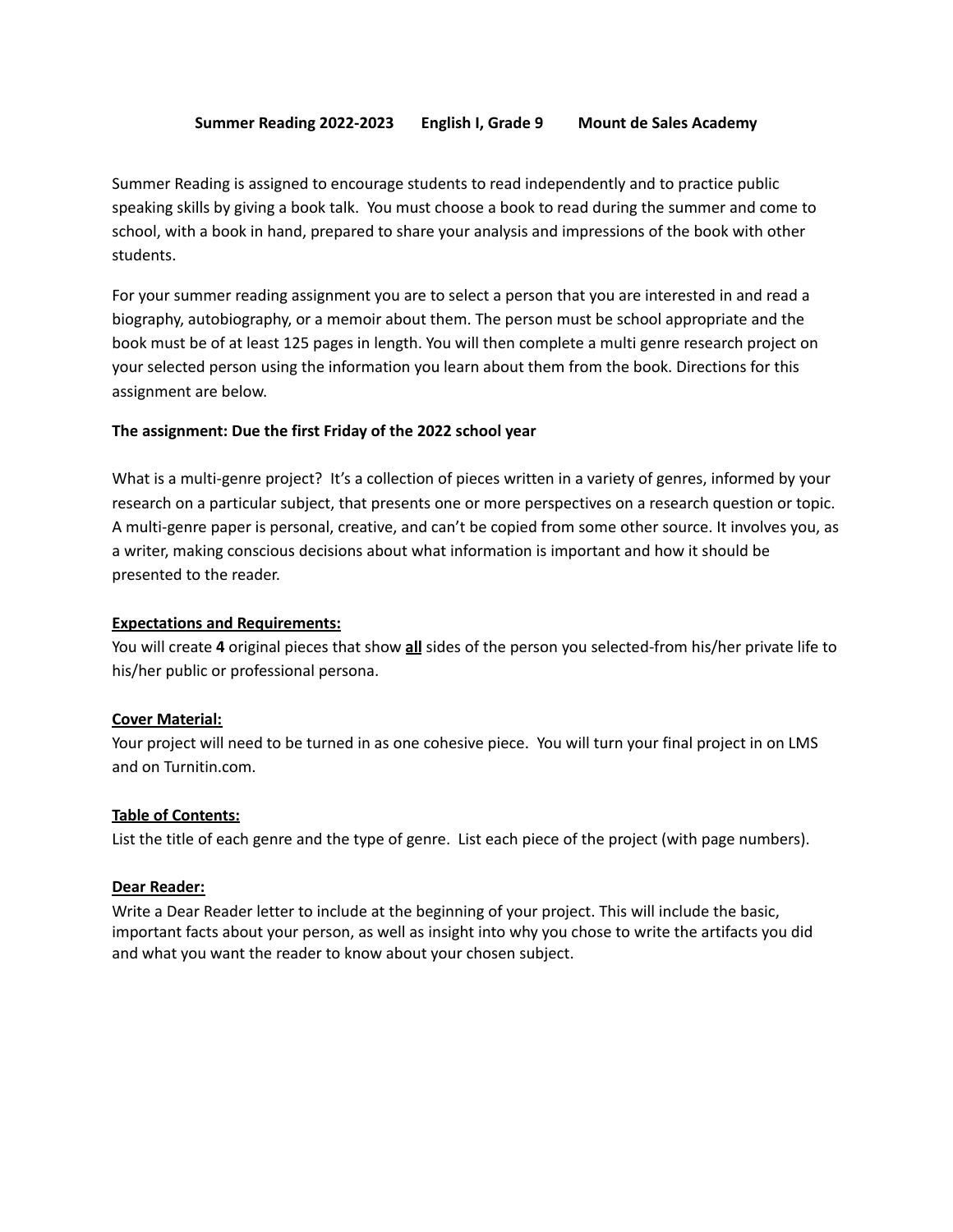## **Genres**:

There are four genre categories. You are required to produce **one** from EACH category.

| Print Media:             | Informational: (minimum 400 words) |
|--------------------------|------------------------------------|
| Newspaper article        | Interview                          |
| Obituary                 | Campaign Speech                    |
| Editorial                | Resume                             |
| Advice Column            | Encyclopedia Entry                 |
| <b>Magazine Article</b>  | Lab Report                         |
| Headlines/Front Page     | Will                               |
| <b>Mission Statement</b> | Police Report                      |
| <b>Creative Writing:</b> | Visual Display:                    |
| Diary Entry              | Storyboard                         |
| Song                     | Scrapbook Page                     |
| Poem                     | <b>Magazine Cover</b>              |
| <b>Short Story</b>       | <b>Travel Brochure</b>             |
| Pledge                   | Neighborhood Flyer                 |
| <b>Travel Journal</b>    | <b>Comic Strip</b>                 |
| Prayers/Meditations      | <b>Graphic Novel</b>               |
| Eulogy                   | Website                            |

# **Reflection:**

In your reflection, you will write what you have learned and what your successes and challenges were in completing this project.

Questions to consider for your reflection:

- What surprised you during the project process?
- What did you learn about writing in different genres?
- Describe the strongest and weakest parts of your paper and explain why you categorize each as such.
- What grade do you feel you deserve on the project and why?

### **All writing pieces should be compiled into ONE document.**

### **Examples:**

Check out the websites below for examples of other multi-genre projects. (Remember, you don't know the requirements of the other projects, so make sure that you are not using these projects as an exact template. These are just to spark imagination and creativity.)

<http://www.users.miamioh.edu/romanots/pdf/Speak.pdf>

<http://www.users.miamioh.edu/romanots/pdf/nativedarkness.pdf>